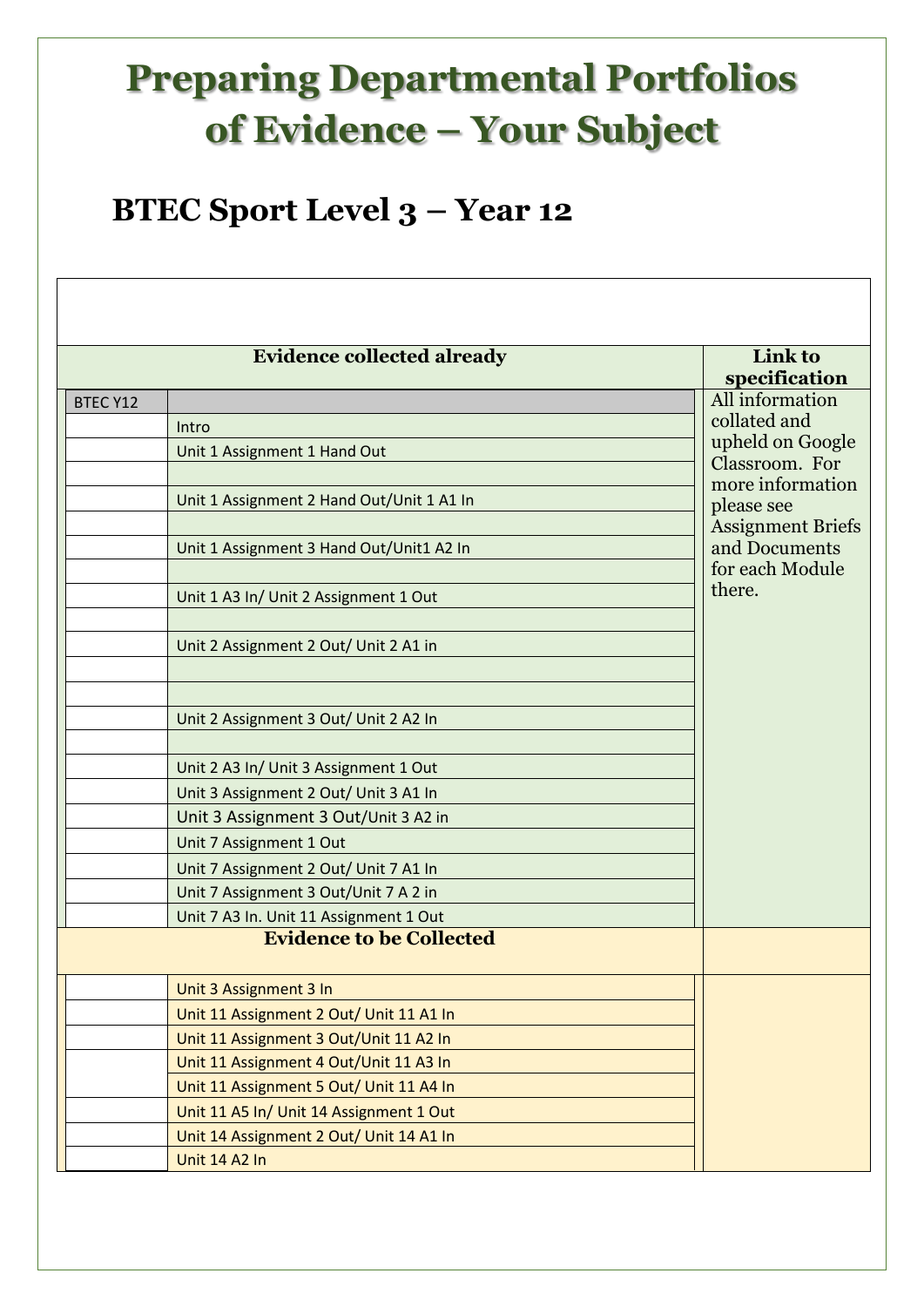## **Preparing Departmental Portfolios of Evidence – Your Subject**

|  | Unit 12 Assignment 1 Out                |  |
|--|-----------------------------------------|--|
|  | Unit 12 Assignment 2 Out/ Unit 12 A1 in |  |
|  | Unit 12 Assignment 3 Out/ Unit 12 A2 In |  |
|  | Unit 12 Assignment 4 Out/ Unit 12 A3 In |  |
|  | Unit 12 Assignment 5 Out/ Unit 12 A4 In |  |
|  | Unit 12 A5 In.                          |  |

| BTEC Sport Level 3 – Year 13 |                                            |                                             |  |  |
|------------------------------|--------------------------------------------|---------------------------------------------|--|--|
|                              | <b>Evidence collected already</b>          | Link to specification                       |  |  |
|                              |                                            |                                             |  |  |
|                              | Intro                                      | All information collated                    |  |  |
|                              | Unit 4 Assignment 1 Hand Out               | and upheld on Google<br>Classroom. For more |  |  |
|                              |                                            | information please see                      |  |  |
|                              | Unit 4 Assignment 2 Hand Out/ Unit 4 A1 In | <b>Assignment Briefs and</b>                |  |  |
|                              | Unit 5 Assignment 1 Out                    | Documents for each                          |  |  |
|                              | Unit 5 Assignment 2 Out/ Unit 5 A1 In      | Module there.                               |  |  |
|                              |                                            |                                             |  |  |
|                              | Unit 5 A2 In/ Unit 17 Assignment 1 Out     |                                             |  |  |
|                              | Unit 17 Assignment 2 Out/ Unit 17 A1 In    |                                             |  |  |
|                              | Unit 4 A2 In/ Unit 17 Assignment 3 Out     |                                             |  |  |
|                              | Unit 17 Assignment 4 Out/ Unit 17 A2&A3 in |                                             |  |  |
|                              | Unit 22 Assignment 1 Out                   |                                             |  |  |
|                              | Unit 22 Assignment 2 Out/ Unit 22 A1 in    |                                             |  |  |
|                              | <b>Unit 22 A2 In</b>                       |                                             |  |  |
|                              | Unit 17 A4 In/ Unit 22 Assignment 3 Out    |                                             |  |  |
|                              | <b>Unit 22 A3 In</b>                       |                                             |  |  |
|                              | <b>Evidence to be Collected</b>            |                                             |  |  |
|                              | Unit 27 Assignment 2 Out/ Unit 27 A1 In    |                                             |  |  |
|                              | Unit 27 A2 In/ Unit 27 Assignment 3 Out    |                                             |  |  |
| Unit 28 Assignment 1 Out     |                                            |                                             |  |  |
|                              |                                            |                                             |  |  |
|                              | Unit 28 A1 In/ Unit 28 Assignment 2 Out    |                                             |  |  |
| Unit 27 A3 In                |                                            |                                             |  |  |